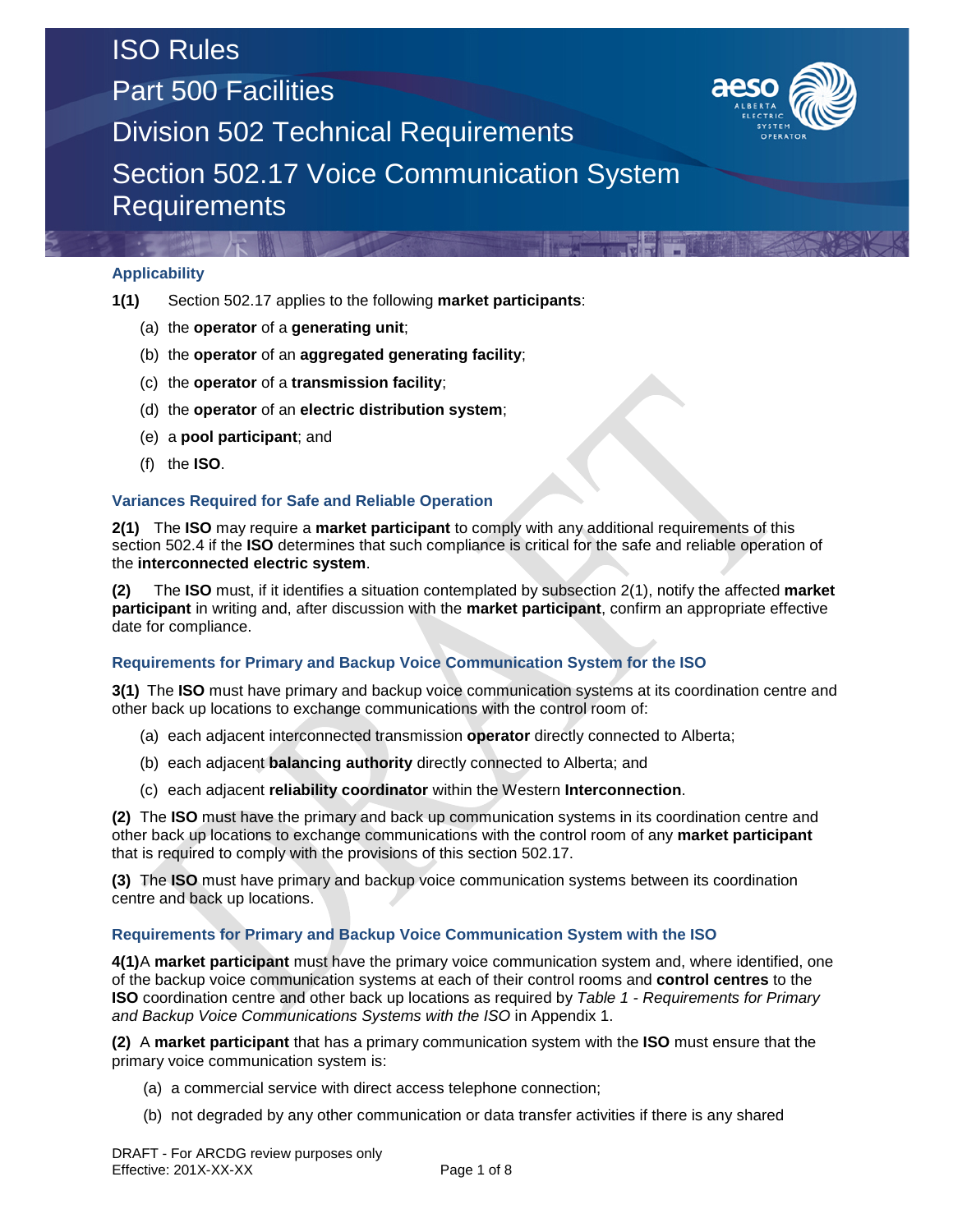# ISO Rules

**Requirements** 

Part 500 Facilities



Division 502 Technical Requirements Section 502.17 Voice Communication System

equipment or functionality associated with the connection;

- (c) automatically forwarded to another number if the primary number is busy or otherwise not available; and
- (d) prohibited from using voicemail.

**(3)** Each **market participant** listed in *Table 1 - Requirements for Primary and Backup Voice Communications Systems* in Appendix 1 must ensure that its backup voice communication system with the **ISO** is an independent system with no common single point of failure with the primary voice communication system.

**(4)** A **market participant** may, notwithstanding any other provision of this section 502.17, use the same voice communication system for its primary and backup communication systems with the **ISO** if no other backup option is feasible and the **ISO** agrees in writing.

**(5)** A **market participant** must, where its backup voice communication system is a satellite phone system, use the same service provider as used by the **ISO**.

**(6)** A **market participant** must, where its backup voice communication system is a utility orderwire system, use telecommunication infrastructure the **market participant** and **legal owners** of **transmission facilities** each operate, and not depend on the commercial telephone or data system.

**Requirements for Primary and Backup Voice Communication Systems between Market Participants**

**5(1)** A **market participant** must have the primary voice communication system and, where identified, one of the backup voice communication systems from their control room to the other **market participants** as required by *Table 2 - Requirements for Primary and Backup Voice Communications Systems between Market Participants* of Appendix 2.

**(2)** Each **market participant** listed in *Table 2 - Requirements for Primary and Backup Voice Communications Systems between Market Participants* in Appendix 2 must ensure that its backup voice communication system with any other **market participant** is an independent system with no common single point of failure with the primary voice communication system, and:

- (a) where the backup voice communication system is a satellite phone system, it must use the same service provider between **market participants**; and
- (b) where the backup voice communication system is a utility orderwire system, it must use telecommunication infrastructure the **market participant** and the **legal owners** of the **transmission facility** operate, and not depend on the commercial telephone or data system.

**(3)** A **market participant** may, notwithstanding any other provision of this section 502.17, use the same voice communication system for its primary and backup communication systems with other **market participants** if no other backup option is feasible and the **ISO** agrees in writing.

**(4)** Each **operator** of a **transmission facility** that is required to have the primary communication system and one of the backup communication systems identified in *Table 2 - Requirements for Primary and Backup Voice Communications Systems between Market Participants* in Appendix 2, must have such communications with each of the following entities:

- (a) the **operator** of an **electric distribution system** with which it is directly connected to;
- (b) the **operator** of a **generating unit** and the **operator** of an **aggregated generating facility** with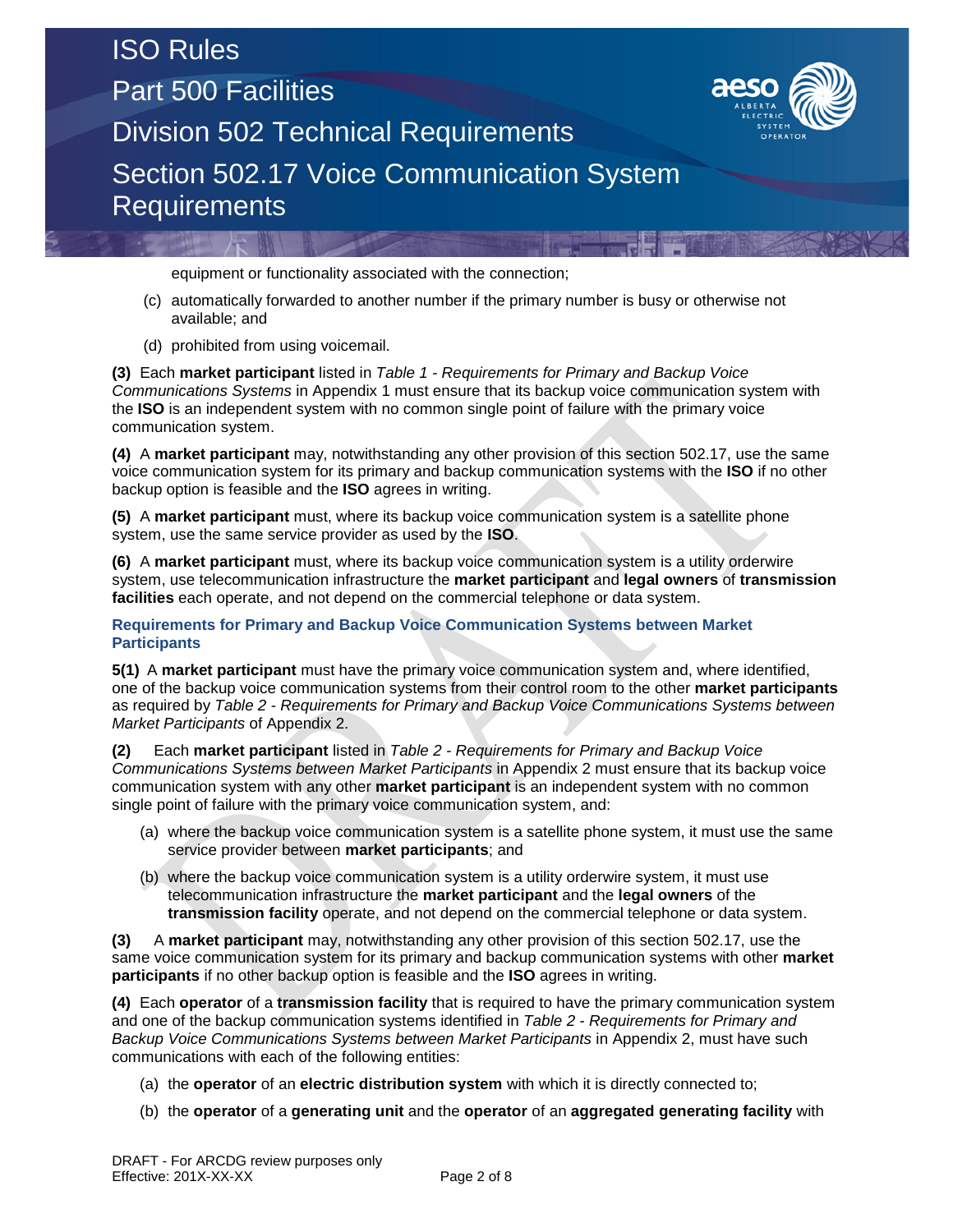## ISO Rules Part 500 Facilities Division 502 Technical Requirements Section 502.17 Voice Communication System **Requirements**



which it is directly connected;

- (c) each adjacent **operator** of a **transmission facility**; and
- (d) each adjacent **interconnected transmission operator** that is directly connected to Alberta.

**(5)** An **operator** of an **electric distribution system** must have the primary voice communication system and one of the backup communication systems required by *Table 2 - Requirements for Primary and Backup Voice Communications Systems between Market Participants* in Appendix 2 with a directly connected **operator** of a **transmission facility**.

**(6)** An **operator** of a **generator unit** or an **operator** of an **aggregated generating facilty** must have the primary voice communication system and one of the backup communication systems required by *Table 2 - Requirements for Primary and Backup Voice Communications Systems between Market Participants* in Appendix 2 with a directly connected **operator** of a **transmission facility** or **operator** of an **electric distribution system**.

### **Requirements for Internal Communication Capabilities**

**6(1)** Each of the **operator** of a **transmission facility** and **operator** of an **electric distribution system** must have field voice communication systems between their **control centres** and their field personnel which remain operational for a minimum of 8 hours in the event of an extended power outage affecting its facilities.

**(2)** A **market participant** that has multiple control rooms or control centres that control the same facility, must ensure that voice communication systems exist between these control rooms or control centres.

### **Maintenance and Restoration of Primary and Backup Voice Communication Systems**

**7(1)** A **market participant** required to have primary and backup voice communication systems must ensure that all of its primary and backup voice communication systems are maintained in accordance with **good electric industry practice**.

**(2)** Each **operator** of a **generating unit** and **operator** of an **aggregated generating facility** required to have primary and backup voice communication systems must ensure that its primary and backup voice communication systems meet the restoration requirements in the following table based on their **maximum authorized real power**.

| Maximum Authorized Real Power | Mean Time To Repair |
|-------------------------------|---------------------|
| $<$ 50MW                      | 48 hours            |
| $>=50$ MW and $<$ 300MW       | 12 hours            |
| $>=300$ MW                    | 4 hours             |

**(3)** Each **operator** of a **transmission facility** and **operator** of an **electric distribution system** required to have primary and backup voice communication systems must ensure that its primary and backup voice communication systems have a restoration mean time to repair of 4 hours or less.

### **Extended Power Outage**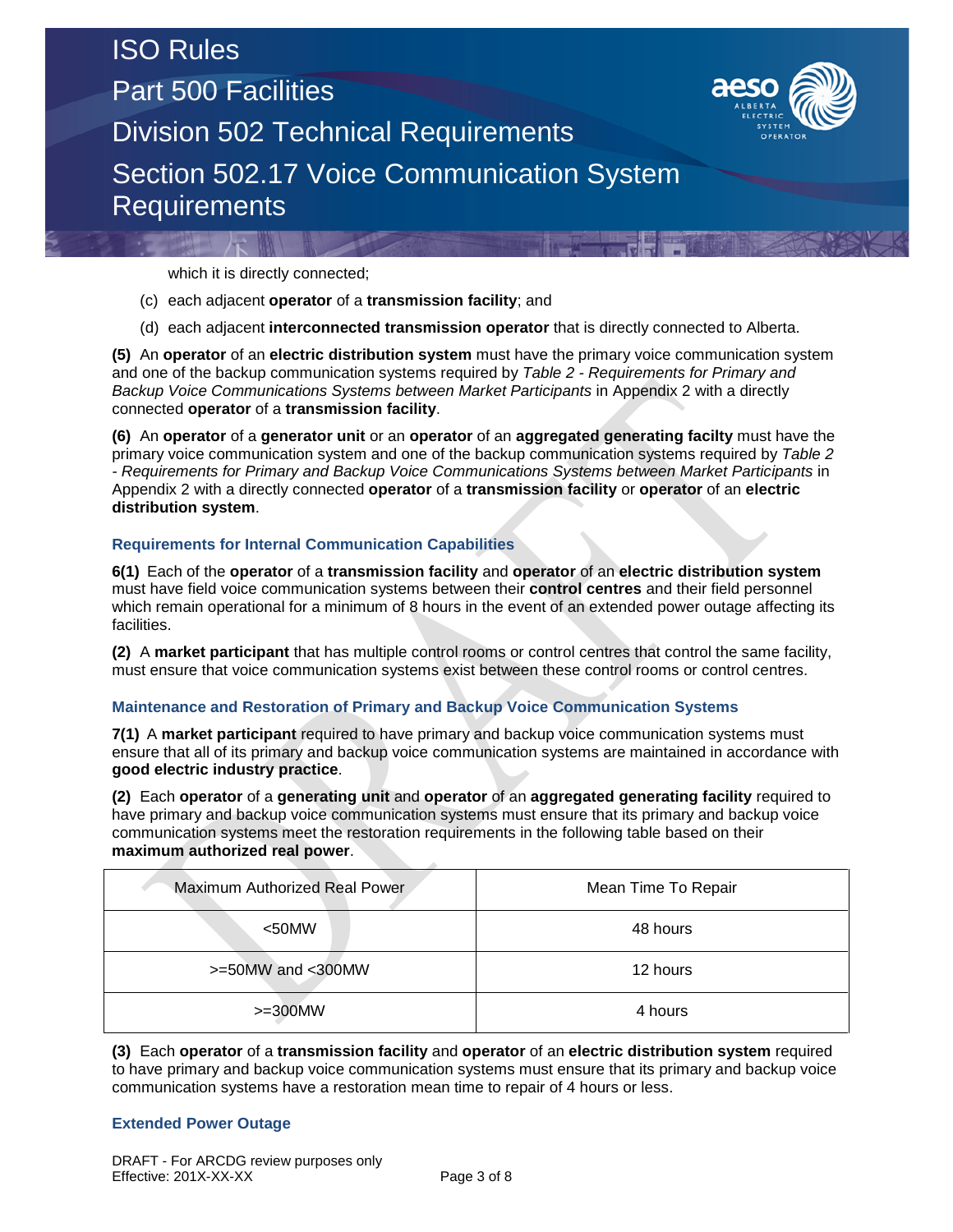### ISO Rules Part 500 Facilities Division 502 Technical Requirements Section 502.17 Voice Communication System **Requirements**



**8(1)** Each **market participant** required to have a backup communication system that is an:

- (a) **operator** of a **generating unit**;
- (b) **operator** of an **aggregated generating facility** greater than or equal to 50 MW;
- (c) **operator** of a **transmission facility** excluding those who only operate a radial **transmission facility**, or
- (d) **operator** of an **electric distribution system** who contributes load additions for **black start capability** process requirement

must ensure that its backup voice communication equipment located within its facilities remains operational for a minimum of 8 hours in the event of an extended power outage to its facilities.

**(2)** Each **operator** of a **transmission facility** and **operator** of an **electric distribution system** with a centralized **control centre** must ensure that its backup voice communication equipment remains operational for a minimum of 48 hours in the event of an extended power outage to its facilities.

### **Loss of Primary Voice Communication Systems**

**9(1)** The **ISO** must notify the entities that is it required to have backup communications with, within 60 minutes of the detection of a failure of its primary voice communication system that last 30 minutes or longer.

**(2)** A **market participant** that is required to have backup communication systems must notify the **ISO** and the entities with whom it has backup communication systems, within 60 minutes of the detection of a failure of its primary voice communication system that lasts 30 minutes or longer.

**(3)** A **market participant** that does not have backup communication systems must initiate or coordinate action to determine a mutually agreeable action for the restoration of its voice communication systems capability with:

- (a) the **ISO**; and
- (b) each **operator** of a **transmission facility** to which it is directly connected to that may be affected by a failure.

### **Loss of Back Up Communication Systems**

**10** Each of the **ISO** and a **market participant** must, if any of their required backup communication systems experience a material disruption or complete failure outside a test period, initiate or coordinate action to repair, or designate a replacement backup communication system within 2 hours after becoming aware of the disruption or loss of the back up communication system.

### **Testing of Back Up Communication Systems**

**11(1)** Each of the **ISO** and a **market participant** with a backup voice communication system must test its backup voice communication systems at least once each **month** to verify successful two-way voice communication.

**(2)** Each of the **ISO** and a **market participant** must, if the monthly test conducted pursuant to subsection 11(1) is unsuccessful, initiate or coordinate action to repair, or designate a replacement back up communication system within 2 hours of the unsuccessful test.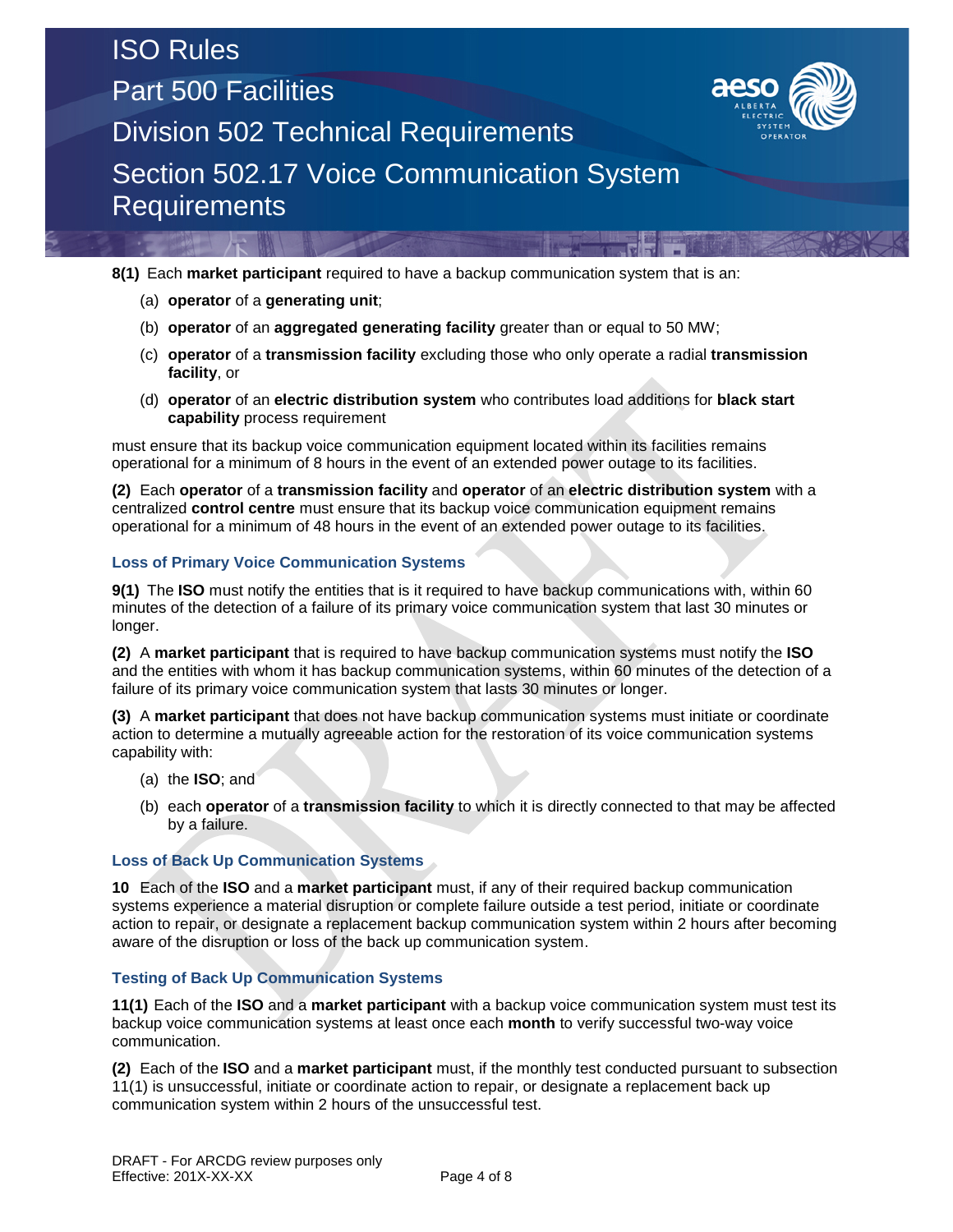Part 500 Facilities



Division 502 Technical Requirements

Section 502.17 Voice Communication System **Requirements** 

### **Appendices**

Appendix 1 – *Table 1 - Requirements for Primary and Backup Voice Communications Systems with the ISO*

Appendix 2 - *Table 2 - Requirements for Primary and Backup Voice Communications Systems between Market Participants*

### **Revision History**

| <b>Date</b><br><b>Description</b> |  |  |
|-----------------------------------|--|--|
|-----------------------------------|--|--|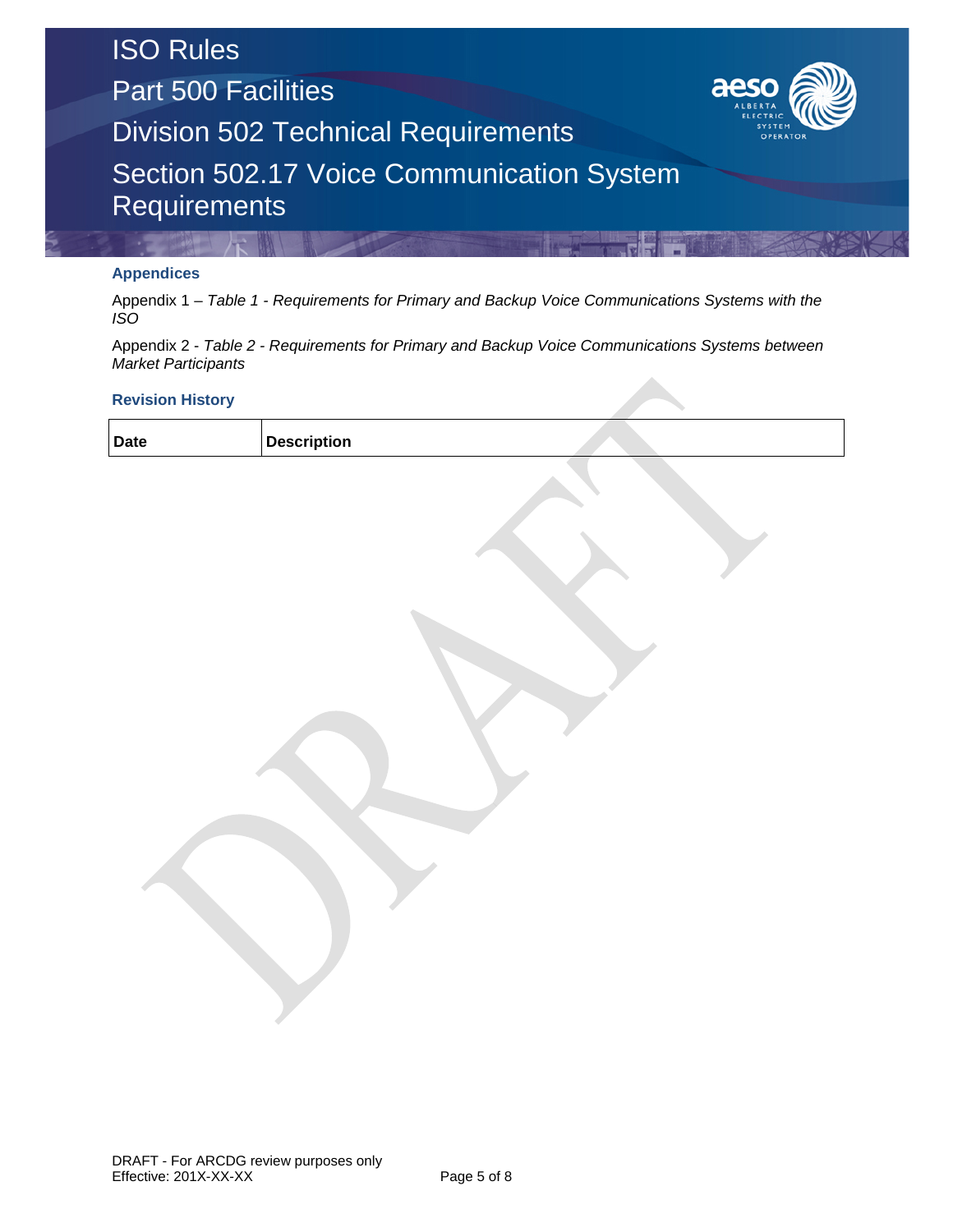**Requirements** 

Part 500 Facilities



Division 502 Technical Requirements Section 502.17 Voice Communication System

### **Appendix 1**

### **Table 1 - Requirements for Primary and Backup Voice Communications Systems with the ISO**

| <b>Market Participant Subcategory</b>                                                                                                                                                                                                                                                                | <b>Primary and Backup Requirements</b> |
|------------------------------------------------------------------------------------------------------------------------------------------------------------------------------------------------------------------------------------------------------------------------------------------------------|----------------------------------------|
| 1. (Pool) A pool participant who may receive an energy market dispatch or a directive.                                                                                                                                                                                                               | P                                      |
| 2. (Ancillary) A pool participant who may receive a dispatch for ancillary services or a directive.                                                                                                                                                                                                  | P. OW SAT BKD                          |
| 3. (DER) The operator of a generating unit or aggregated generating facilities connecting to the<br>interconnected electric system or to facilities within the City of Medicine Hat at a nominal voltage of less than<br>69kV.                                                                       | P                                      |
| 4. (<50MW) The operator of a generating unit or aggregated generating facilities connecting to the<br>transmission system or to transmission facilities within the City of Medicine Hat where the aggregated<br>maximum authorized real power is less than 50 MW.                                    | P. BKD OW                              |
| 5. (<300MW) The operator of a generating unit or aggregated generating facilities connecting to the<br>transmission system or to transmission facilities within the City of Medicine Hat where the aggregated<br>maximum authorized real power is equal to or greater than 50MW and less than 300MW. | PC, SAT OW                             |
| 6. (>=300MW) The operator of a generating unit or aggregated generating facilities connecting to the<br>transmission system or to transmission facilities within the City of Medicine Hat where the aggregated<br>maximum authorized real power is equal to or greater than 300 MW.                  | PC. OW                                 |
| 7. (blackstart) The operator of a generating unit providing a black start capability service.                                                                                                                                                                                                        | PC. OW                                 |
| 8. (TFO) The operator of a transmission facility, except those who only operate radial transmission system<br>equipment.                                                                                                                                                                             | PC, OW                                 |
| 9. (Radial) The operator of a transmission facility operating only radial transmission system equipment.                                                                                                                                                                                             | PC, OW SAT BKD                         |
| 10. (DFO) The operator of an electric distribution system.                                                                                                                                                                                                                                           | P                                      |
| 11. (DFO blackstart) The operator of an electric distribution system who contributes load additions for black<br>start capability process requirements.                                                                                                                                              | P. OW SAT BKD                          |

| Legend     | <b>Primary Voice Communication</b>                                                                                                                             |  |  |  |  |  |
|------------|----------------------------------------------------------------------------------------------------------------------------------------------------------------|--|--|--|--|--|
| PC         | A commercial service with a primary direct access telephone connection from the control room, with the telephone having mute and conference call capabilities. |  |  |  |  |  |
| P          | A commercial service with primary direct access telephone connection from the control room.                                                                    |  |  |  |  |  |
|            | <b>Emergency and Backup Voice Communication</b>                                                                                                                |  |  |  |  |  |
| <u>OW</u>  | A utility orderwire service from the control room.                                                                                                             |  |  |  |  |  |
| <b>SAT</b> | A satellite network telephone service from the control room.                                                                                                   |  |  |  |  |  |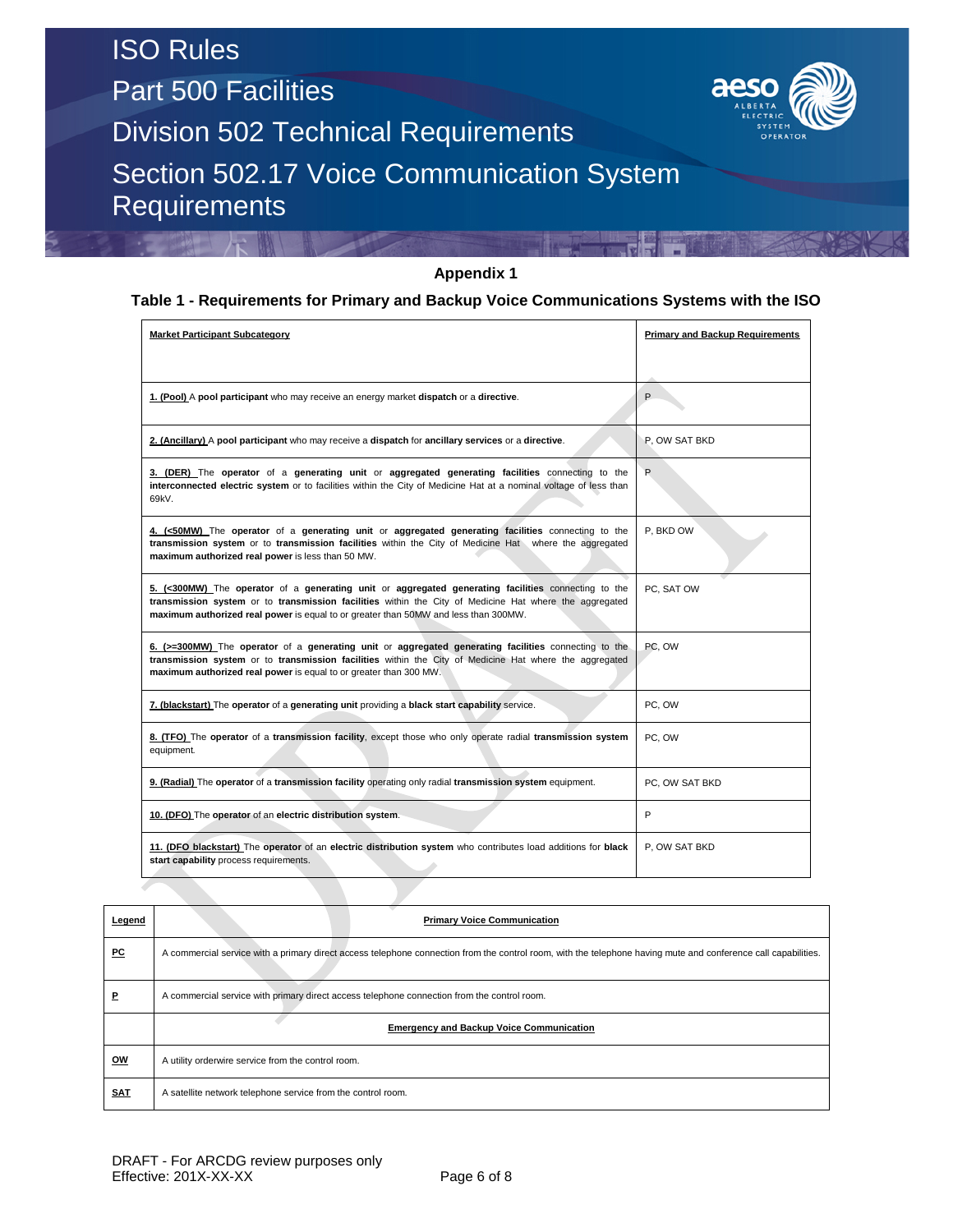Part 500 Facilities



Division 502 Technical Requirements

### Section 502.17 Voice Communication System **Requirements**

A backup direct access telephone connection from the control room.

**Appendix 2**

### **Table 2 - Requirements for Primary and Backup Voice Communications Systems between Market Participants**

| <b>Market Participant Subcategory</b>                                                                                                                                                                                                                                                                            | ₹.<br>(<50MW)       | 5.<br>(<300MW) | <u>6.</u><br>$(>=300MW)$ | <u>z.</u><br>(blackstart) | 8. (TFO)                 | 9. (Radial)              | 10. (DFO)    | 11. (DFO<br>blackstart) |
|------------------------------------------------------------------------------------------------------------------------------------------------------------------------------------------------------------------------------------------------------------------------------------------------------------------|---------------------|----------------|--------------------------|---------------------------|--------------------------|--------------------------|--------------|-------------------------|
| 4. (<50MW)<br>The operator of a generating unit or aggregated<br>generating facilities connecting to the transmission<br>system or to transmission facilities within the City of<br>Medicine Hat where the aggregated maximum<br>authorized real power is less than 50 MW.                                       |                     |                |                          |                           | P, BKD<br><b>OW</b>      | P, BKD OW                |              |                         |
| 5. (<300MW)<br>The operator of a generating unit or aggregated<br>generating facilities connecting to the transmission<br>system or to transmission facilities within the City of<br>Medicine Hat where the aggregated maximum<br>authorized real power is equal to or greater than 50MW<br>and less than 300MW. |                     |                |                          |                           | PC, OW<br>SAT            | PC, OW<br>SAT            |              |                         |
| $6.$ ( $>=300$ MW)<br>The operator of a generating unit or aggregated<br>generating facilities connecting to the transmission<br>system or to transmission facilities within the City of<br>Medicine Hat where the aggregated maximum<br>authorized real power is equal to or greater than 300<br>MW.            |                     |                |                          |                           | PC, OW                   | PC, OW                   |              |                         |
| 7. (blackstart) The operator of a generating unit<br>providing a black start capability service.                                                                                                                                                                                                                 |                     |                |                          |                           | PC, OW                   | PC, OW                   |              |                         |
| 8. (TFO)<br>The operator of a transmission facility, except those<br>who only operate radial transmission system equipment.                                                                                                                                                                                      | P, BKD<br><b>OW</b> | PC, OW<br>SAT  | PC, OW                   | PC, OW                    | PC, OW                   | PC, OW<br><b>SAT BKD</b> | P, OW<br>SAT | P, OW SAT               |
| 9. (Radial)<br>The operator of a transmission facility operating only<br>radial transmission system equipment.                                                                                                                                                                                                   | P, BKD<br><b>OW</b> | PC, OW<br>SAT  | PC, OW                   | PC, OW                    | PC, OW<br><b>SAT BKD</b> | PC, OW<br><b>SAT BKD</b> | P            | P, OW SAT               |
| 10. (DFO)<br>The operator of an electric distribution system.                                                                                                                                                                                                                                                    |                     |                |                          |                           | P, OW<br>SAT             | P                        | P            | P                       |
| 11. (DFO blackstart)<br>The operator of an electric distribution system who<br>contributes load additions for black start capability<br>process requirements.                                                                                                                                                    |                     |                |                          |                           | P, OW<br><b>SAT</b>      | P                        | P            |                         |